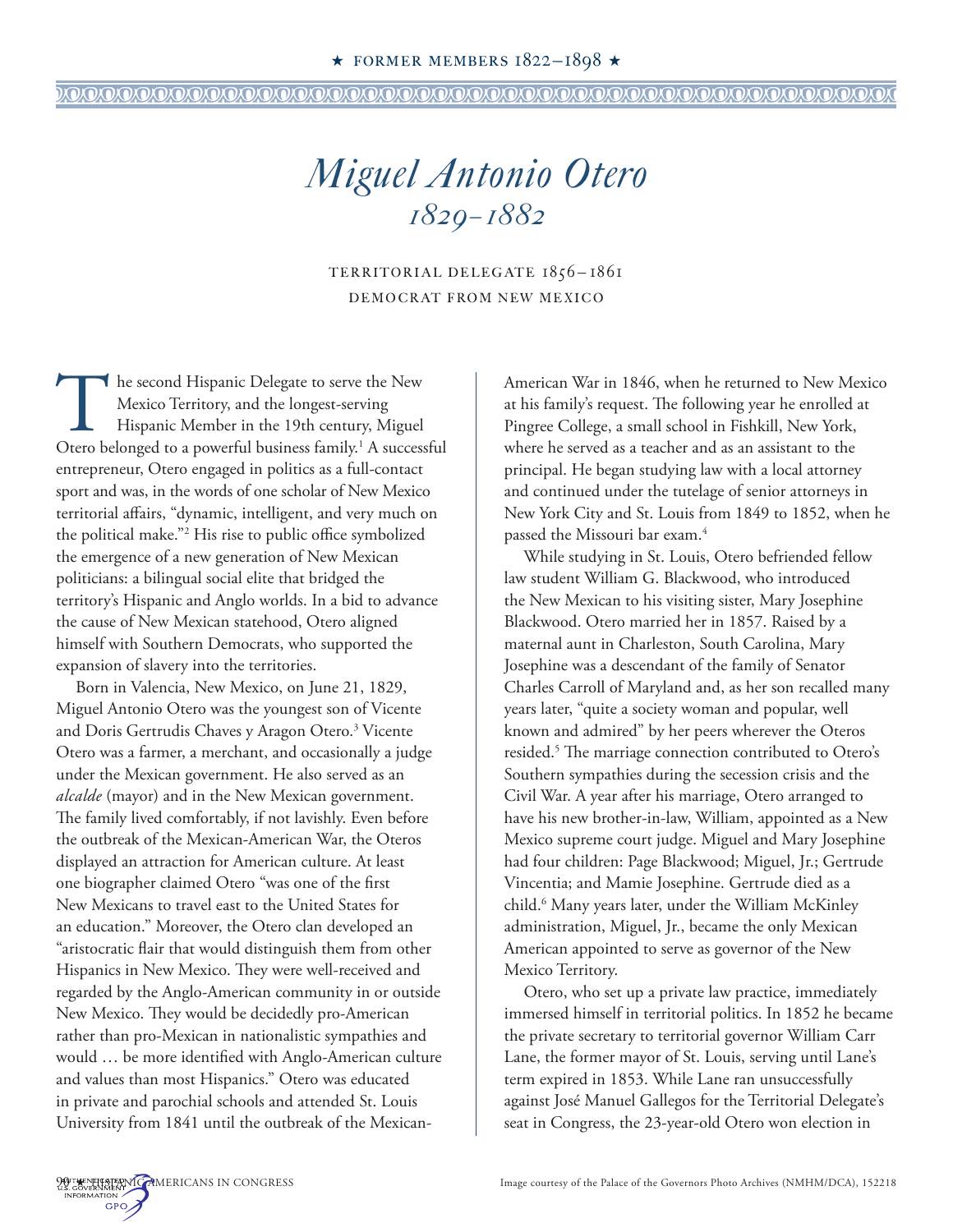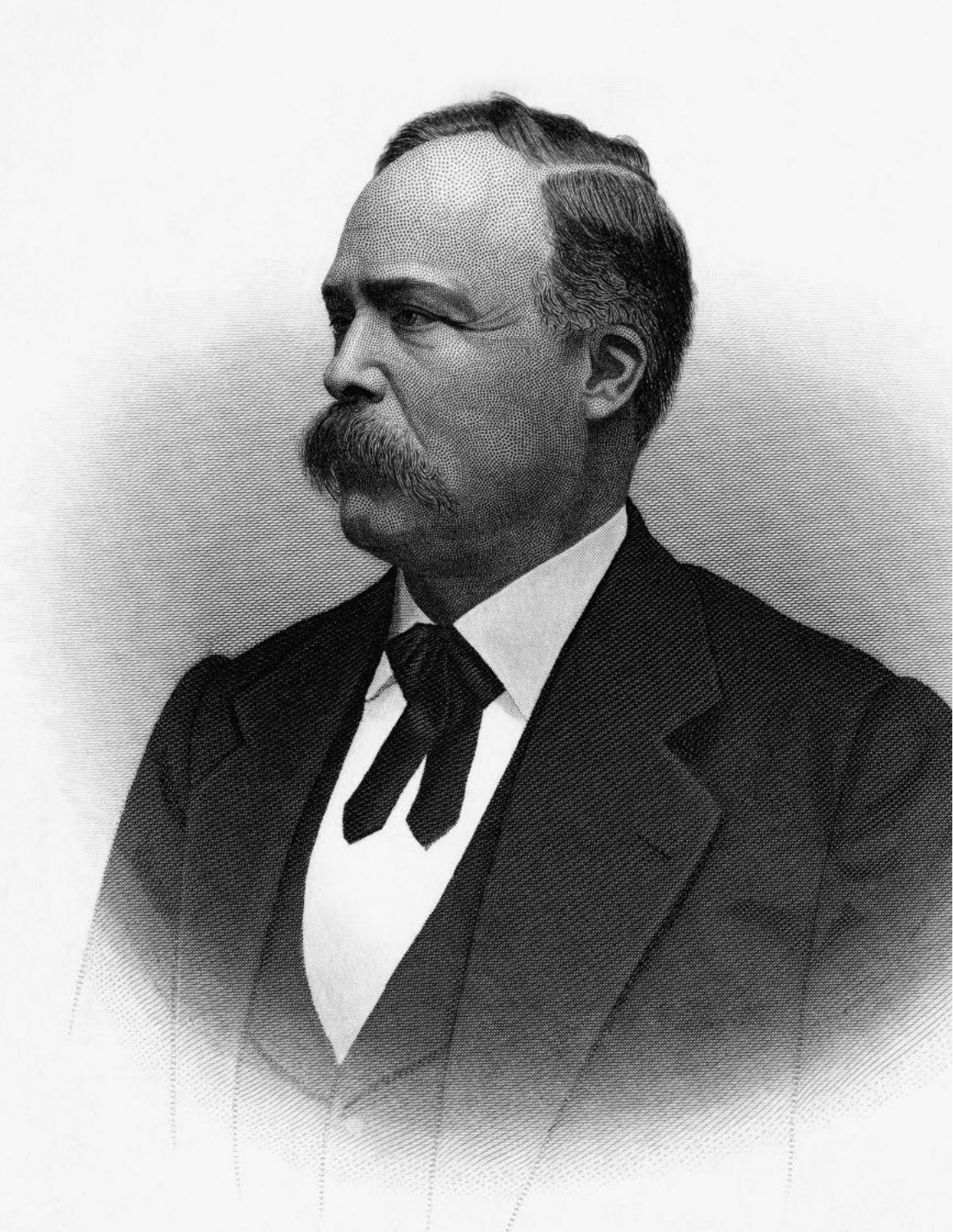September 1852 to represent his home county, Valencia, in New Mexico's Second Legislative Assembly. In 1854 Otero was appointed attorney general for the territory; he served in that position until his election to Congress.<sup>7</sup>

In 1855 Otero opposed Gallegos, the incumbent Democratic Delegate, for a seat in the 34th Congress (1855–1857). Otero's faction in the nascent territorial political scene was drawn from Democrats and former Whigs who supported the policies of the Millard Fillmore administration. Over time, they came to be identified as "National Democrats" because they supported the national administration's policies. Another local faction of Democrats disagreed with many of the positions of the emerging national party. Otero's candidacy was calculated to defuse Gallegos's appeal to *nuevomexicano* constituents and signaled the ascendancy of a younger generation of public servants whose sympathies were more American than Mexican.<sup>8</sup> Political opponents filled the newspapers with salacious innuendos meant to discredit Gallegos, a defrocked Catholic priest, and to question his ability to serve honorably. Bishop John Baptiste Lamy, Gallegos's rival, endorsed Otero and encouraged the clergy to support him. Charges of voting impropriety flew throughout the election. Critics questioned whether a Delegate like Gallegos, who spoke no English, could adequately represent the territory's interests in Congress. According to contemporary sources, Otero "employed every means at his disposal to achieve victory, and was ably assisted by his Anglo friends." In one instance, four Otero supporters "accosted" a courier conveying poll books from Rio Arriba County, a Gallegos stronghold, to Santa Fe. The Otero camp insisted that the books were stolen to retaliate for Gallegos supporters' sacking the returns from polling places in Valencia County that favored Otero.<sup>9</sup> Initially the returns showed that Gallegos won with a razor-thin plurality: 99 votes out of nearly 14,000 cast (6,914 for Gallegos versus 6,815 for Otero).

Otero contested Gallegos's election on 11 grounds, chief among them the charge that votes cast by Mexican citizens had inflated Gallegos's totals.10 Otero claimed that nearly 2,000 votes cast in Santa Fe and Rio Arriba Counties belonged to inhabitants who had chosen to

remain Mexican citizens under the eighth article of the Treaty of Guadalupe Hidalgo and who were thus ineligible to vote for U.S. Territorial Delegates.<sup>11</sup> Through his lawyer, Gallegos questioned the validity of the article in the treaty and countered that an act of Congress was required for the establishment of a tribunal to determine citizenship requests. In effect, he argued that the provision was null because it had never been properly administered. However, as the House Committee on Elections pointed out in its report on the case, the territorial governor had in 1849 established "registers of enrolment … [for inhabitants who wished] to elect to retain the character of Mexican citizens." Gallegos also challenged the validity of the occupation government, countering that the declarations it collected were suspect. The Committee on Elections rejected that argument, noting that any act of Congress would have abrogated that portion of the treaty and, moreover, that the military government's efforts sufficed. "It would be a mere mockery to say that they had the right to retain the character of Mexican citizens, and yet could not do so, because no mode of doing it had been prescribed by law," the report concluded. Further, in examining evidence at the precinct level, the committee determined that Otero had actually prevailed by 290 votes.<sup>12</sup>

The full House received the committee report on May 10, 1856, and shortly before the end of its session, on July 23, 1856, consented to hear both the incumbent and the challenger make their arguments on the floor. In a statement read by a clerk, Gallegos stressed his social and cultural ties to New Mexicans as their "true" representative. He also rejected the perception that "the influence of the Roman Catholic church was brought into the contest at the polls." While he did not directly address the more scurrilous personal charges leveled against him in the campaign, he defended his record and noted that by denigrating his inability to address the House in English, his colleagues had insulted his constituents. He also introduced evidence from the secretary of the territory that contradicted some of Otero's claims.<sup>13</sup>

Otero's lengthy and powerful rebuttal—strengthened in great measure by his fluent and humorous delivery—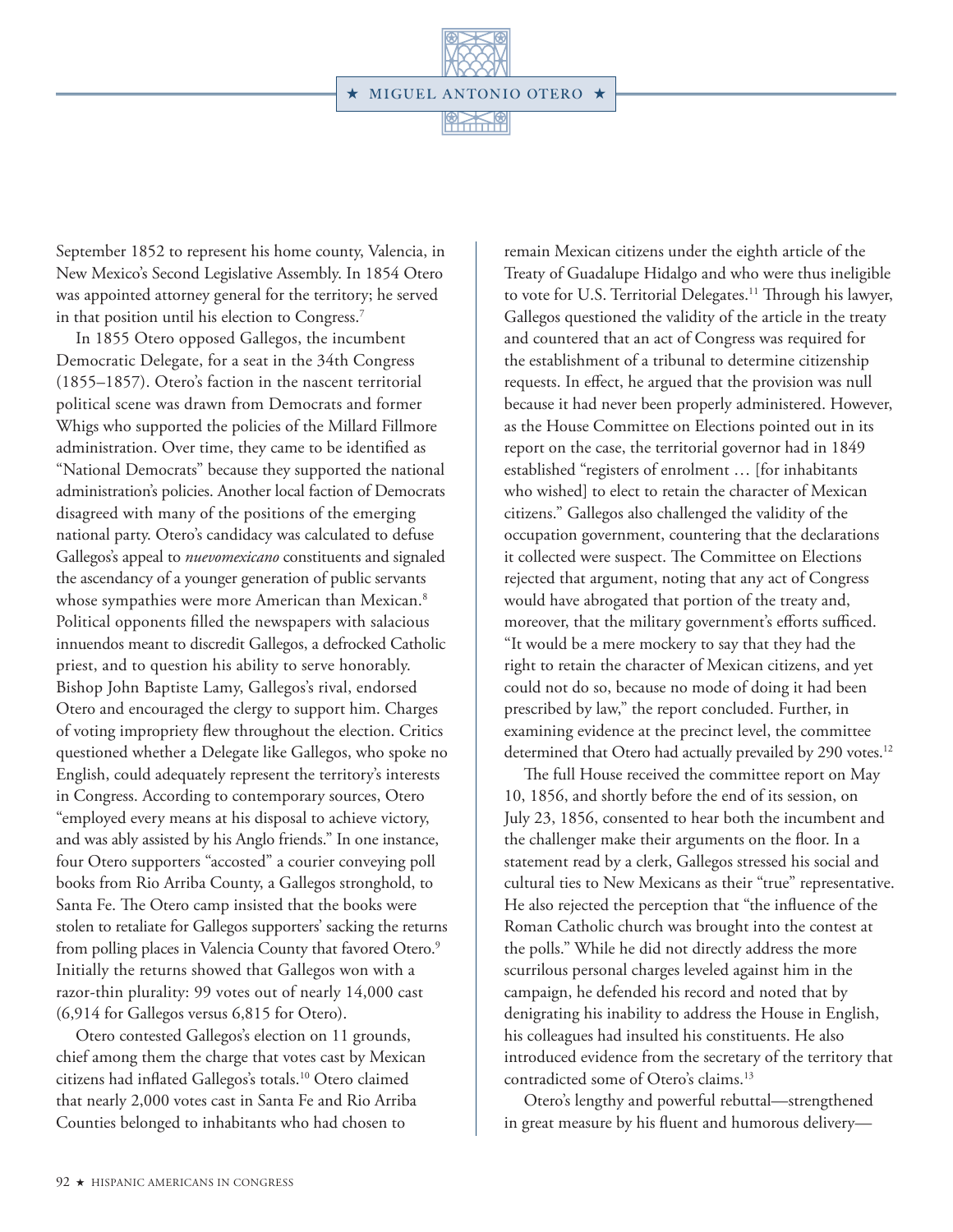questioned Gallegos's ability to represent New Mexicans without knowing English. He defended church officials Gallegos had attacked for conspiring against him, and he spent much of the speech detailing his claims that disqualified voters had tipped the vote in Gallegos's favor. Finally, he stressed his own deep ties to the territory, noting, "I am happy to entertain the thought that I am the first native citizen of that acquired Territory who has come to the Congress of our adopted fatherland, and address it in the language of its laws and its Constitution."14 In a stirring coda, Otero added a line that was meant to distinguish him from the Anglo politicians moving into the territory: "I come here, not as a successful adventurer from the restless waters of political speculation; I come here because my people sent me." By a margin of 128 to 22, the House approved the committee report and awarded the seat to Otero.<sup>15</sup>

By law and tradition, the House refused to assign Delegates a seat on standing committees, so Otero never held a committee post during his House career. During the remainder of his first term (August 1856 to March 1857) Otero "won renown by opposing army operations in New Mexico and advocating a more vigorous policy against the Indians."16 He petitioned for the territory to receive two Indian Agents, representatives of the U.S. government who worked with American Indian tribes. Otero proposed a number of bills, among them a measure to secure appropriations for the completion of government buildings. He also wanted to improve New Mexico's transportation infrastructure, in part by pushing for the transcontinental railroad to pass through New Mexico. He sought to stimulate more mail service between Independence, Missouri, and Santa Fe, and late in the session he submitted a resolution seeking land grants to build a road from Springfield, Missouri, to the Pacific coast via Albuquerque. These bills were referred to committee but did not receive consideration in the waning months of the 34th Congress. In all, Otero claimed to have acquired  $$116,000$  in appropriations for the territory.<sup>17</sup>

In March 1857 Otero received the Democratic nomination for Delegate to the 35th Congress (1857–

1859). His main opponent was Republican Spruce M. Baird, a local judge and a powerful territorial politician.<sup>18</sup> Otero ran on his record of securing essential resources for the territory, promising constituents that if they returned him to office greater rewards would follow. During the campaign, the *Santa Fe Weekly Gazette*, an organ of the Democratic Party, declared, "If the present delegate has done his duty in Congress toward his constituents let his services be rewarded."19 During the campaign, an opposition newspaper leveled the potent charge that Otero and the Democratic Party were agitating for immediate statehood. Otero deflected the charge, asserting that while the ultimate goal ought to be the "eventual erection of New Mexico into a State Government," it should first achieve a measure of economic self-sufficiency and a larger population to provide stability. In his words, the territory should wait until its "great dormant resources [were] developed and made a means of revenue to her treasury." Otero added that "an influx of immigration" would result in "our savage Indian neighbors quieted and ourselves and property protected."20 Otero won with a large majority: 59 to 41 percent of the vote.<sup>21</sup> During the 1859 election for Territorial Delegate for the 36th Congress (1859–1861), Otero won by a margin of  $1,169$  votes.<sup>22</sup>

During his second term, Otero sought additional internal improvements for New Mexico. He obtained a \$600,000 annual grant for the Butterfield Overland Mail and acquired construction funds for a road from Fort Smith, Arkansas, to the Colorado River via New Mexico. He also ensured that the territory became a land district, enabling constituents to register for land grants and temporarily preventing settlers in the western portions of the territory (modern-day Arizona) from forming a separate territory. Otero acquired funds to support a geological survey for New Mexico, complete work on the territorial capitol building, and secure \$75,000 in appropriations for the Superintendent of Indian Affairs.<sup>23</sup> In a public letter, Otero notified his constituents that he had acquired more than \$700,000 in appropriations for road construction in the territory. He also sought to "obtain a twice monthly mail service from Santa Fe to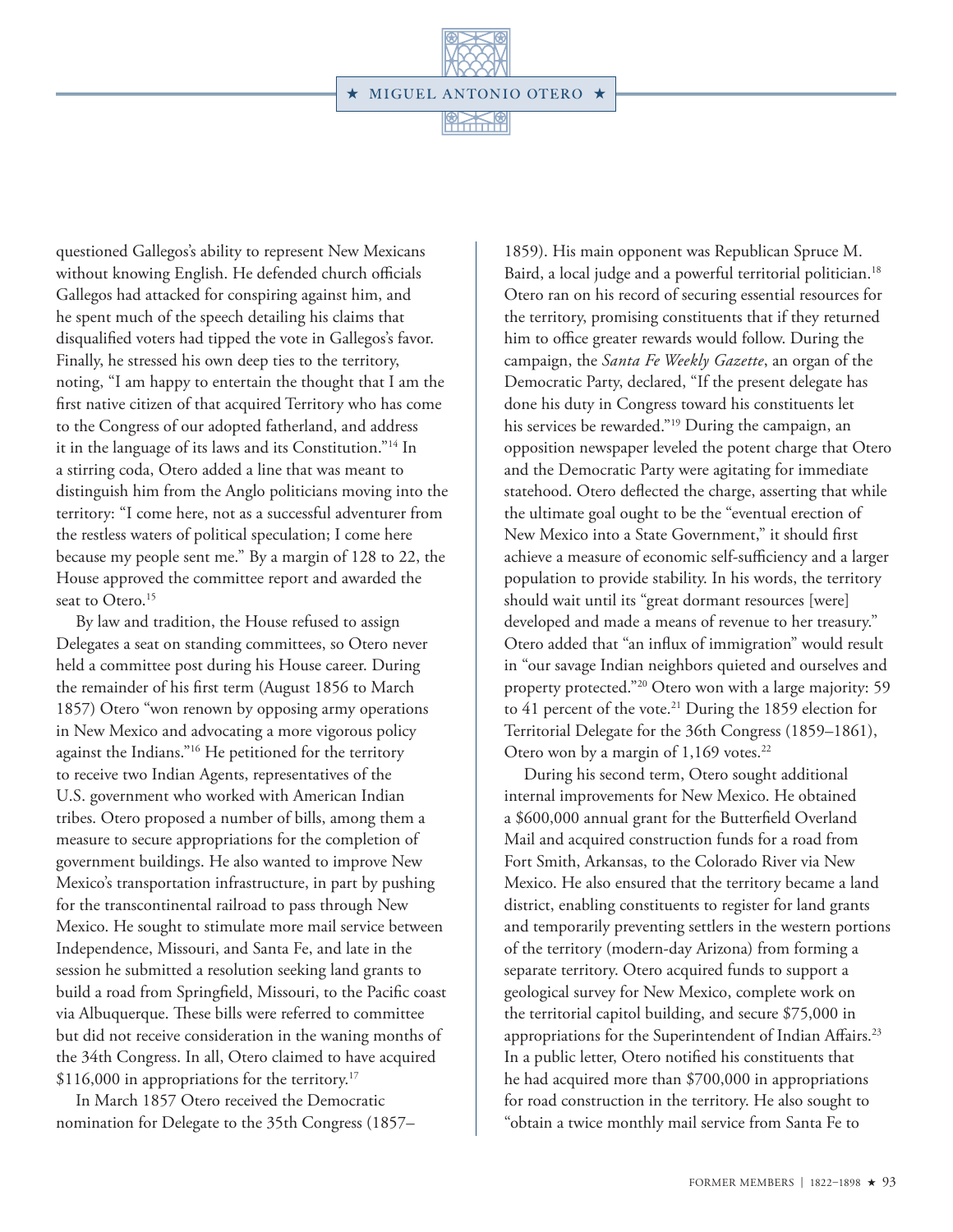Independence (Missouri) … [and] a weekly mail service from Santa Fe to Las Cruces."24

 $\star$  MIGUEL ANTONIO OTERO  $\star$ 

During the late 1850s, Otero's territorial political faction evolved into a party with Southern sympathies, particularly regarding the preservation and expansion of slavery into the territories. Dubbed "National Democrats," the party swept into power at the level of the territorial legislature, ensuring that Otero had a sympathetic home audience for his legislative agenda in Washington.25 Indeed, although his role shaping national politics was circumscribed, Otero exerted an extraordinary amount of influence on politics in the New Mexico Territory.

Increasingly, Otero's actions were driven by his central desire to court Southern congressional leaders to promote his vision for the territory's development.<sup>26</sup> During his final term in the 36th Congress (1859–1861), he sought with renewed vigor to direct the transcontinental railroad through New Mexico as a means to spur internal improvements, commerce, and business investments. The effort merged Otero's interest in developing the territory's infrastructure with his desire to put the territory on the path to statehood.

To convince congressional Democrats of the viability of a Southern route, Otero pressured the New Mexico legislature to charter the Southern Pacific Railroad. As an additional incentive, he encouraged the New Mexico legislature to pass a code protecting the right of masters to capture slaves in the territory. By taking this action, he hoped to solicit the support of Jefferson Davis of Mississippi, who was known to have desired a similar railway route.27 In a letter to Alexander Jackson, secretary of the territory and an advocate for slavery, Otero argued that "the laws of the United States, the Constitution, and the decisions of the Supreme Court on the Dred Scott case, established property in slaves in the Territories." He wrote that he hoped Jackson would "perceive at once the advantage of such a law for our territory" and that he expected Jackson to "take good care to procure its passage." Jackson did.28 Otero lobbied other state officials, suggesting that failure to approve a slave code would curtail his influence with key Southern politicians. On February 3, 1859, after the overwhelmingly majority-*nuevomexicano*

Eighth Legislative Assembly voted for its passage, the territorial governor signed "An Act for the Protection of Slave Property in this Territory," into law. Though the code was repealed in 1861, it contained many significant provisions. Among them was that stealing or abetting in the escape of slaves, including any action taken to induce them to abandon their owners, was punishable by fines or imprisonment.<sup>29</sup>

By the late 1850s, Otero had assembled the beginnings of a territory-wide machine in New Mexico. He was well connected with the Southern governor and secretary; he had managed to place his brother-in-law on the territorial supreme court; he had influence with the territory's major newspaper, the *Santa Fe Weekly Gazette*; and he also counted James L. Collins, the newspaper's editor, and the federally appointed Superintendent of Indian Affairs as an ally.30 Nevertheless, Otero, who served as a delegate to the Democratic National Convention in Charleston, South Carolina, in 1860, chose not to run for a fourth term in the U.S. House.<sup>31</sup> His decision was forced in part by the emergence of the Republican Party and by the waning power of pro-Southern sympathizers in New Mexico after the divisive 1860 presidential election. In a public letter that was remarkable for its ambivalence about the cause for secession given his earlier flirtations with Southern Members of Congress, Otero wrote that he awaited "with almost breathless suspense … the consequences that must result from this awful manifestation, on the part of the Northern people … to disregard the equal rights which Southern people claim in the common territory belonging to the United States." He bemoaned the fact that "this glorious Union is to be dissolved and broken up before the great and noble mission for which it was formed and intended by its founders, is consummated. And for what? For the accursed negro." Otero advocated that, if the Union dissolved, New Mexico should enter a "Union with the Pacific free States, west of the great prairies. If California and Oregon declare their independence of this Government, I am for joining them. Our resources are similar to theirs, our interest therefore [is] the same." Still, he believed secession to be unnecessary and, while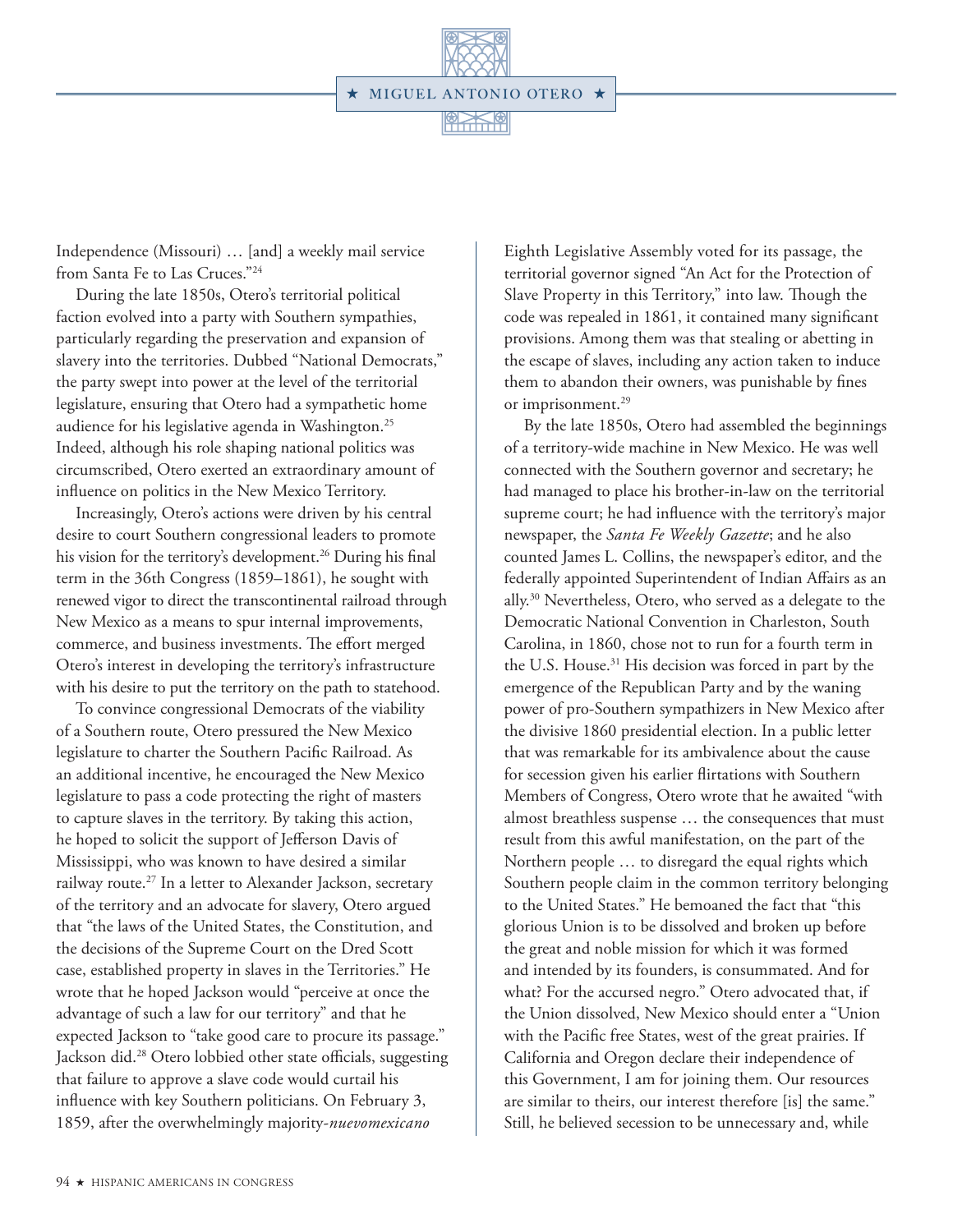emphasizing his fealty to the Democratic Party, he confirmed his commitment to the Union: "I think it would be, to say the least, imprudent to secede.… You may rest assured that as long as there is no direct violation, or an overt act committed by the administration of Mr. Lincoln, against the institutions of the South and its constitutional rights I can be nothing else than a Union man."32

Such a position made Otero a palatable political appointee for the newly installed Abraham Lincoln administration, which was eager to keep New Mexico in the Northern fold. On the eve of the outbreak of the Civil War, Otero accepted President Lincoln's appointment as secretary of the territory, but he served in that position for less than a year because the Senate withheld its final confirmation in light of Otero's publicly declared sympathy with the South.<sup>33</sup> In a letter to Secretary of State William H. Seward, Otero attributed his "rejection" to "malicious and false representations made against me by unprincipled, personal, and political enemies in the States and in the Territory," but he assured Seward that despite this outcome he would not "be the less loyal … nor become less zealous in contributing my feeble efforts … in behalf of the preservation of the Union, the constitution and the laws of the United States."34

Otero exploited his congressional connections and government experience in the private sector. His first venture was a Kansas City, Missouri-based firm that he formed with a partner, David Whiting. Hinting at its future success, Whiting & Otero also maintained a New York City office. During the Civil War, Otero's firm played a controversial role during the Confederate invasion of New Mexico. The inventory from Otero's stores (reported to contain \$200,000 in merchandise) helped sustain the Confederate Army of the West, which sacked Albuquerque in March 1862 under General Henry Sibley. Whether Otero volunteered the supplies or was forced to comply is unclear.<sup>35</sup> A Chicago newspaper alleged that Otero was "very bitter against the government and intended to arouse these simple people to rebellion."36 Charges of Otero's disloyalty to the Union dogged him throughout the Civil War and afterward. Once, Union soldiers

arrested Otero because, according to his son, "Some of my father's political enemies in New Mexico had proffered certain charges against him to the military authorities at Leavenworth [Kansas]." However, Otero was released based on "the findings of the Santa Fe Military Court, as well as a personal letter from General [Edwin S.] Canby, which completely exonerated him."37

In 1864 Otero left New Mexico to pursue business interests in Kansas City and in Leavenworth, where he worked as a silent partner in a forwarding and commission firm. In 1867 Otero, with his brother Manuel, and Scottish immigrant John Perry Sellar formed one of the largest merchandising firms in the Southwest: Otero, Sellar, and Company. Otero retired from the business in 1871 but remained active in the company up to 1881.<sup>38</sup> In the 1870s, Otero served as an agent for the Atchison, Topeka, and Santa Fe Railroad, lobbying on its behalf before the New Mexico territorial government. In this position, he continued to pursue one of his goals in Congress: bringing major railroads through New Mexico to spur economic development. He also served on the board of directors of the New Mexico and Southern Pacific Railroad Company and arranged for its passage through the territory. Eventually, Otero and Sellar, among others, incorporated the San Miguel National Bank in Las Vegas, New Mexico, in 1879.39 Returning to New Mexico in the 1870s, Otero was a stakeholder in the Maxwell Land Grant, one of the largest land grants in New Mexico.<sup>40</sup> According to his son, Otero, Sr., continued to dabble in politics when he lived briefly in Colorado. He was elected county treasurer of Las Animas County, Colorado, although a deputy served in his place. Otero was nominated for lieutenant governor.<sup>41</sup>

In the summer of 1880, the Democratic Party prevailed upon Otero to run for the Delegate's seat in the 47th Congress (1881–1883), but he lost to Tranquilino Luna, a successful entrepreneur. Much of the campaign took on a generational bent as Otero, a first-generation assimilationist, faced a younger competitor who was comfortable in the *Hispano* and the Anglo communities of the territory. Luna's supporters criticized Otero's 1850s career, particularly his Southern sympathies, as well as his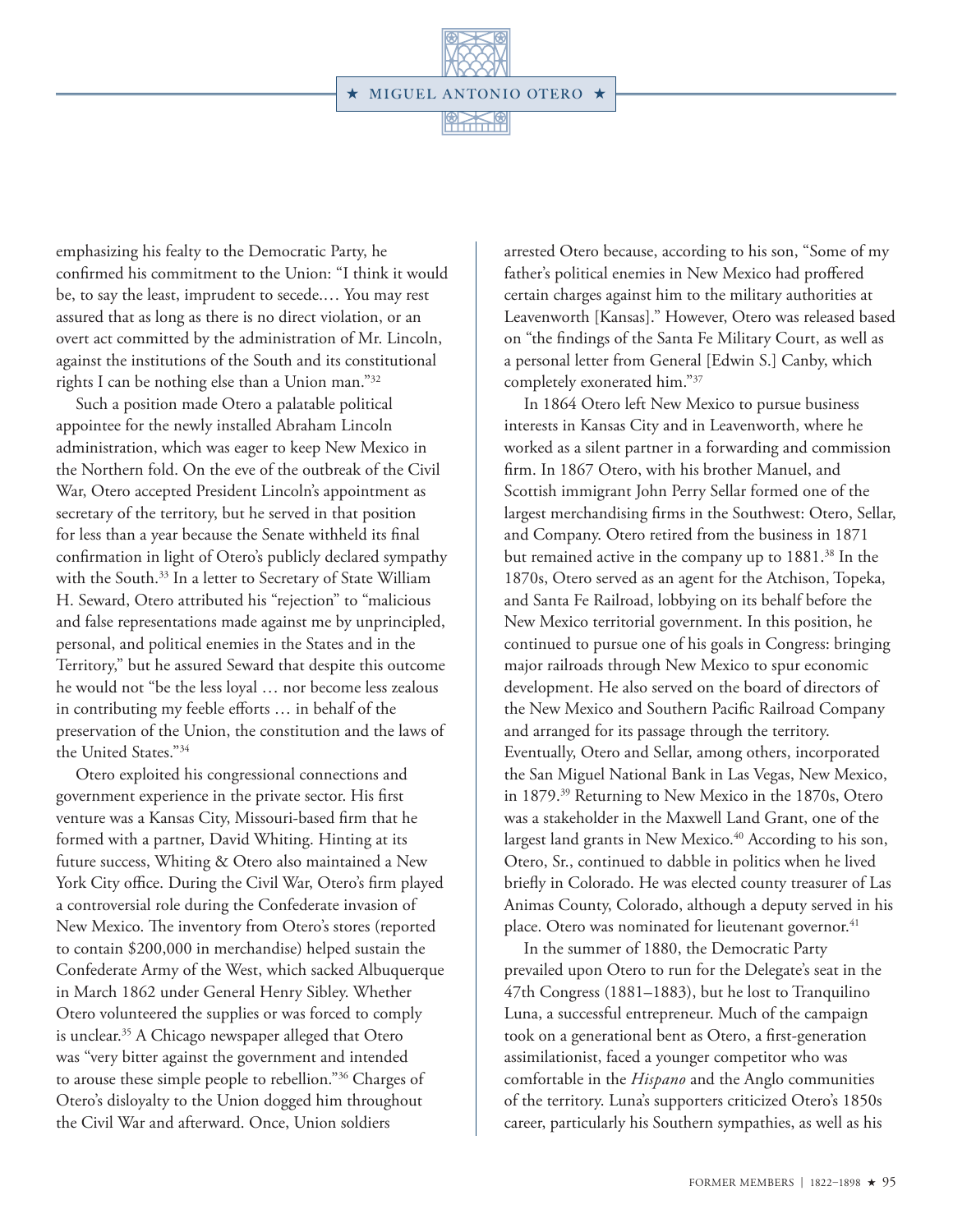departure from New Mexico in the 1860s to pursue his business interests, and Luna highlighted Otero's failure to protect land grants that *Hispano* landowners lost under U.S. rule. Also, Otero's age was considered a strike against him. In a close election, Luna won 52 to 48 percent.<sup>42</sup> Less than two years later, on May 30, 1882, Otero died in Las Vegas, New Mexico, from complications of pneumonia.<sup>43</sup>

#### **For further Reading**

*Biographical Directory of the United States Congress,* "Miguel Antonio Otero (Sr.)," http://bioguide.congress.gov.

Ganaway, Loomis Morton. "Otero and the New Mexico Slave Code of 1859," in *New Mexico and the Sectional Crisis, 1846–1861* (Philadelphia, PA: Porcupine Press, 1976; reprint of 1944 edition): 60–76.

Otero, Miguel Antonio, Jr., *My Life on the Frontier, 1864–1882* (Albuquerque: University of New Mexico Press, 1987; reprint of 1935 edition).

Otero, Miguel Antonio, Sr., *The Indian Depredations in the Territory of New Mexico* (Washington, D.C.: n.p., 1859).

\_\_\_\_\_. *Address to the People of New Mexico* (Santa Fe, NM: n.p., 1860).

\_\_\_\_\_. *An Abolition Attack upon New Mexico, and a Reply by the Hon. M. A. Otero* (Santa Fe, NM: n.p., 1861).

Speer, William S. and John Henry Brown, eds., *The Encyclopedia of the American West* (Easley, SC: Southern Historical Press, 1978; reprint of 1881 edition): 30–32.

#### **Manuscript Collections**

**Harvard University, Graduate School of Business Administration**  (Cambridge, MA). Has credit reports on Miguel Otero and Otero, Sellar, & Co.

**New Mexico State Library** (Santa Fe). *Papers*: Felipe Chavez Papers, 1810–1913, 2.5 linear feet. Subjects include Miguel Otero.

**University of New Mexico Library, Special Collections** (Albuquerque), Gross, Kelly, & Company Collection. Contains business records of Otero, Sellar & Co.

#### **NOTES**

1 Otero was the longest-serving Hispanic-American Member in the 19th century based on the length of his service from the time of his swearing-in (4 years, 8 months, and 13 days). By the same method of calculation, Gallegos (who was not seated as a new Member until December 19, 1853, because of an election challenge) is by a narrow margin the second-longest-serving Hispanic-American Member in the 19th century (4 years, 7 months, and 4 days).

- 2 Alvin R. Sunseri, *Seeds of Discord: New Mexico in the Aftermath of the American Conquest, 1846–1861* (Chicago, IL: Nelson-Hall, 1979): 133.
- 3 Some biographers suggest that Otero's parents were born in Spain, but this seems unlikely since a study examining records of Catholic marriages that took place in New Mexico between 1693 and 1846 found that just 10 persons out of more than 13,000 listed Spain as their parents' birthplace. See Laura E. Gómez*, Manifest Destinies: The Making of the Mexican American Race* (New York: New York University Press, 2007): 98.
- 4 Mark L. Gardner, "Otero, Miguel Antonio," *American National Biography* 16 (New York: Oxford University Press, 1999): 822–823 (hereinafter referred to as *ANB*); "Miguel A. Otero" in Maurilio E. Vigil, *Los Patrones: Profiles of Hispanic Political Leaders in New Mexico History* (Washington, D.C.: University Press of America, 1980): 45–48; Miguel Otero, Jr., to Ansel Wold, 26 May 1927, textual files of the *Biographical Directory of the United States Congress*, Office of the Historian, U.S. House of Representatives (hereinafter referred to as textual files of the *Biographical Directory of the United States Congress*); Carlos Brazil Ramirez, "The Hispanic Political Elite in Territorial New Mexico: A Study of Classical Colonialism," (Ph.D. diss., University of California–Santa Barbara, 1979): 274. Otero had two brothers, Antonio José and Manuel Antonio. In his memoir, Otero, Jr., asserts that his father graduated from St. Louis University in 1849, although this is not confirmed by other sources. However, in a 5 April 1926 letter in the *Biographical Directory* files, Otero, Jr., states that his father graduated from Fishkill in 1852.
- 5 Miguel Antonio Otero, Jr., *My Life on the Frontier, 1864–1882* (Albuquerque: University of New Mexico Press, 1987; reprint of 1935 edition): 284–285.
- 6 Gardner, "Otero, Miguel Antonio," *ANB*; "Miguel A. Otero," in Vigil, *Los Patrones*: 46; Otero, *My Life on the Frontier, 1864– 1882*: 285.
- 7 Gardner, "Otero, Miguel Antonio," *ANB*; Gómez*, Manifest Destinies: The Making of the Mexican American Race*: 98; "Hon. Miguel A. Otero," in William S. Speer and John Henry Brown, eds., *The Encyclopedia of the New West* (Easley, SC: Southern Historical Press, 1978; reprint of 1881 edition): 30–32; Otero, Jr., to Wold, textual files of the *Biographical Directory of the United States Congress*. Gardner questions whether Otero served as attorney general under Governor David Meriwether's administration, noting that while his son Miguel, Jr., claims he did, Gardner's sources did not confirm this. An 1881 biography states that President Franklin Pierce offered Otero the position of U.S. Attorney in 1851 but that Otero declined. Gardner also differs from the 1881 biography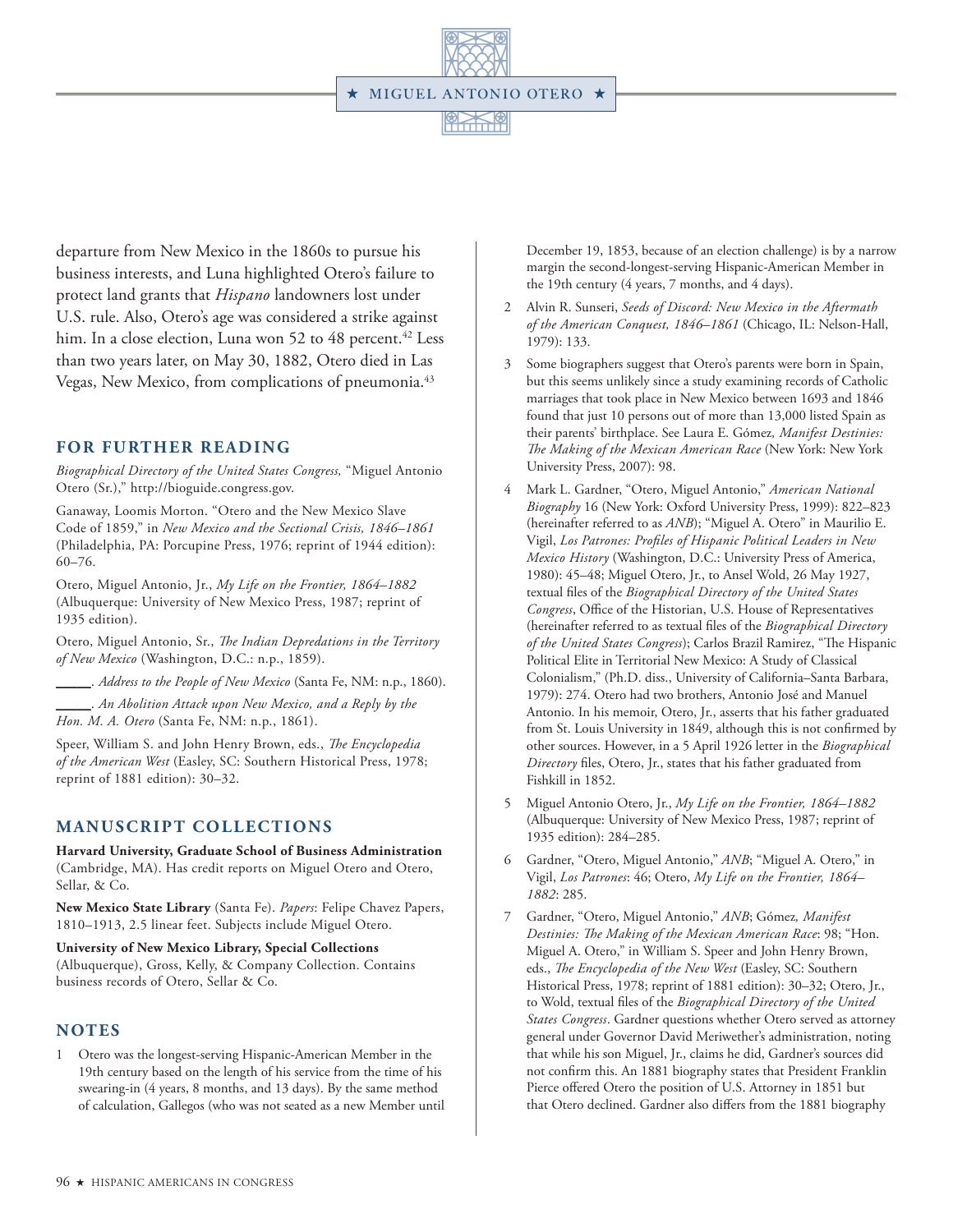

on the location of Otero's first law practice; whereas Gardner and Otero, Jr., report the location as Albuquerque, Otero's 1881 biographer reports that the office was in Valencia County.

- 8 Howard R. Lamar, *The Far Southwest, 1846–1912: A Territorial History*, rev. ed. (Albuquerque: University of New Mexico Press, 2000): 88–89; Robert W. Larson, *New Mexico's Quest for Statehood, 1846–1912* (Albuquerque: University of New Mexico Press, 1968): 29–30, 69–74. Lamar and Larson describe the political split between the New Mexicans who wanted immediate statehood and those who preferred a territorial government. Prostatehood advocates formed a faction under Richard Weightman, New Mexico's first Territorial Delegate, and pro-territory advocates united under Judge Joab Houghton. The Weightman faction tried to promote *nuevomexicano* politicians for political office, but the Houghton faction promoted primarily Anglo candidates. Larson writes that "the Spanish-speaking majority … was hurt more than any other group by the political divisions and feuds" as one faction "scornfully exploited the Hispanos, and the other patronizingly sought their votes." The Weightman and Houghton factions fought for control of New Mexican politics through elections for Territorial Delegate and patronage appointments for the remainder of the 1850s.
- Sunseri, *Seeds of Discord*: 133.
- 10 "Results of the Election for Delegate," 22 September 1855, *Santa Fe Weekly Gazette*: 2; Gerlald A. Theisen, "José Manuel Gallegos (1815–1875): The First Mexican-American in the United States Congress," (Ph.D. diss., University of New Mexico, 1985): 107–110.
- 11 For the House Election Committee's report on the Otero-Gallegos case, see House Miscellaneous Document no. 57, *Cases of Contested Elections in Congress, from 1834 to 1865, Inclusive*, 38th Cong., 2nd sess. (1865): 177–185. Otero's principal complaint about Mexican citizens voting for Gallegos is on pp. 178–179. For more information on the case, see Theisen, "José Manuel Gallegos (1815–1875)": 107–114; Chester H. Rowell, *A Historical and Legal Digest of All the Contested Election Cases in the House of Representatives of the United States from the First to the Fifty-Sixth Congress, 1789–1901* (Westport, CT: Greenwood Press, 1976; reprint of 1901 edition): 144–145.
- 12 *Cases of Contested Elections in Congress, from 1834 to 1865, Inclusive*: 179.
- 13 *Congressional Globe*, House, 34th Cong., 1st sess. (23 July 1856): 1730–1732.
- 14 Ibid., 1734.
- 15 Ibid., 1736.
- 16 Gardner, "Otero, Miguel Antonio," *ANB*; Sunseri, *Seeds of Discord*: 133.
- 17 "Bills and Propositions for New Mexico," 28 February 1857, *Santa Fe Weekly Gazette*: 2; Otero, "Address of Hon. Miguel Antonio

Otero to His Fellow Citizens of New Mexico." For a detailed argument for building an intercontinental railroad through New Mexico, see Miguel Otero, "Pacific Railroad," in *Congressional Globe*, Appendix, 35th Cong., 1st sess. (25 May 1858): 415–418.

- 18 For more information about Baird, see Clarence Wharton, "Spruce McCoy Baird," *New Mexico Historical Review* 27, no. 4 (October 1952): 300–314.
- 19 "Baird and Otero," 11 July 1857, *Santa Fe Weekly Gazette*: 2.
- 20 "Mr. Otero and a State Government," 29 August 1857, *Santa Fe Weekly Gazette*: 2.
- 21 Sunseri, *Seeds of Discord*: 134. The official results were 8,498 votes for Otero and 5,986 for Baird. See Certified Election Results of 1857 Territorial Delegate Race in "Copy of Executive Journal of the Territory of New Mexico from the 1st Day of December 1856, to the 30th Day of November 1857, Inclusive," in Department of State Territorial Papers, New Mexico, 1851–1872 (National Archives Microfilm Publication T17, Roll 1), General Records of the Department of State, Record Group 59, National Archives at College Park, College Park, MD (NACP). One scholar attributes Baird's defeat to "his former relations with Texas and … having held a territorial appointment under the whig administration" of President Millard Fillmore. See also Loomis Morton Ganaway, "Otero and the New Mexico Slave Code of 1859," in *New Mexico and the Sectional Controversy, 1846–1861* (Philadelphia, PA: Porcupine Press, 1976; reprint edition): 62.
- 22 "The Result," 24 September 1859, *Santa Fe Weekly Gazette*: 2–3. The results of the vote are illegible in the English section of the newspaper, but the Spanish section states that Otero won by 1,169 votes. ("Cuando nuestros lectores sepan que el Hon. M. A. Otero ha sido re-electo por la mayoria larga de 1169 votos.") The National Archives' Center for Legislative Archives could not locate Otero's 1859 election certificate, nor were the certified election results preserved in the Department of State Territorial Papers, New Mexico, 1851–1872 (T17, Roll 2), RG 59, NACP. Therefore, the *Santa Fe Weekly Gazette* articles may be the only existing primary source for the results of the 1859 elections for Territorial Delegate in New Mexico.
- 23 Sunseri, *Seeds of Discord*: 134.
- 24 "Conseguir un correo semi-mensual de Santa Fé a Independencia … Además un correo seminario [*sic*] de Santa Fé a los [*sic*] Cruces." "Miguel Otero, Sr., Cámara de Representantes," 28 March 1857, *Weekly Gazette* (Santa Fe, NM): 2. Translated as "House of Representatives" by Translations International, Inc. (December 2009). Although Otero describes his success in this letter, there is no indication that his proposed bills passed. Throughout the 35th Congress, Otero submitted a number of bills that were referred to committees and quietly shelved. For examples, see *Congressional Globe*, House, 35th Cong., 1st sess. (20 January 1858): 346; and *Congressional Globe*, House, 35th Cong., 2nd sess. (23 December 1859): 200. However, New Mexico received a number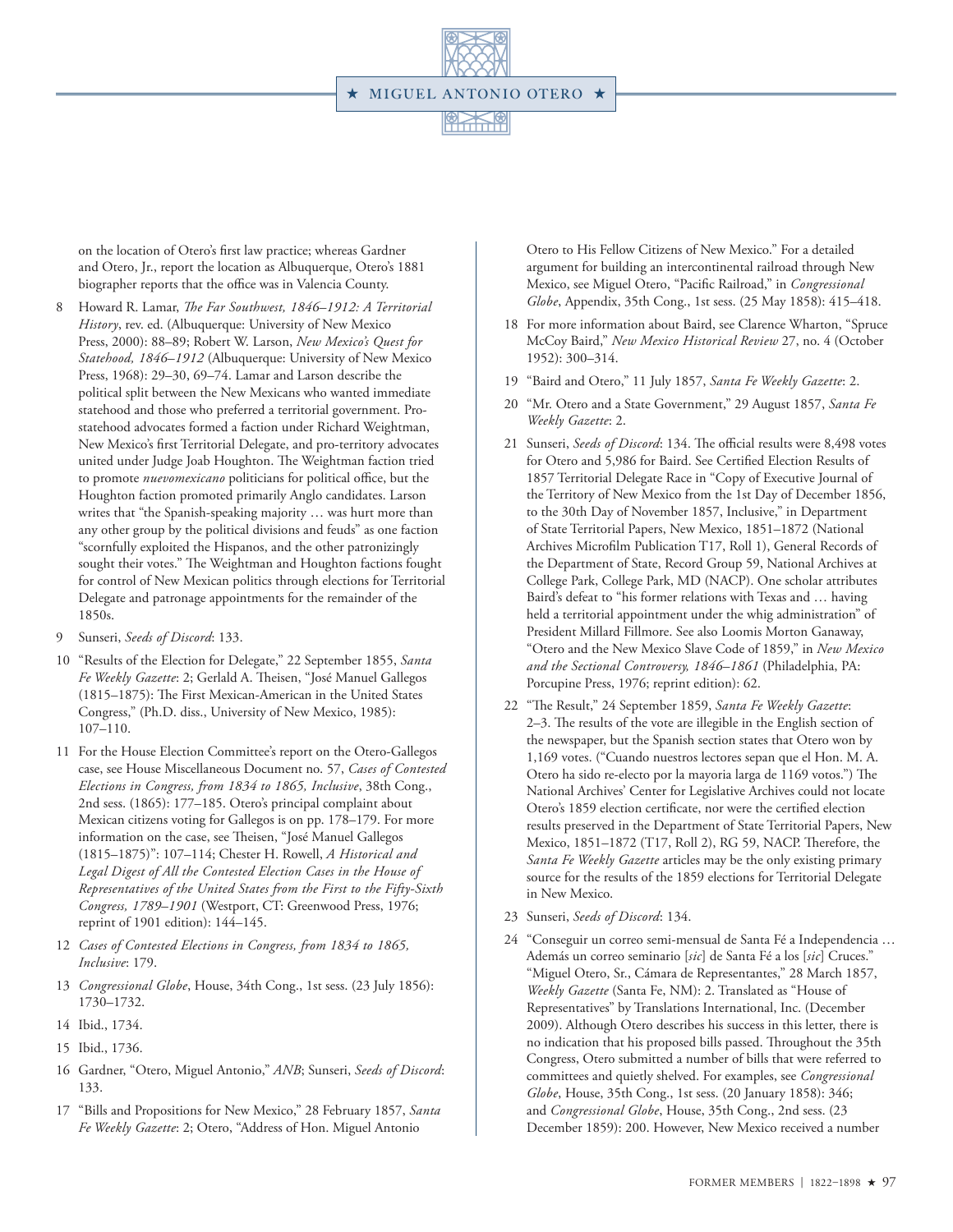#### MIGUEL ANTONIO OTERO  $\star$

of appropriations for the construction of roads between major settlements, smaller towns, and military forts. See *Congressional Globe*, Appendix, 35th Cong., 1st sess.: 579.

- 25 Theisen, "José Manuel Gallegos (1815–1875)": 120–124; Lamar, *The Far Southwest, 1846–1912*: 90–91. Lamar notes that "Otero's election symbolized the ever-shifting center of power in New Mexico. Where Delegates [Richard] Weightman and Gallegos played second fiddle to the governor or depended upon others to help them, Otero was a man of ability and many projects. As a Democrat with Southern connections, he stood ready to forward the course of the South."
- 26 Historians disagree about the motivation for New Mexico's adoption of a slave code in 1859. Traditionally, scholars have viewed the territory's position on slavery as a calculated decision made to promote its chances for statehood. Initially inclined toward an antislavery position, territorial leadership assumed a pro-slavery tilt during the 1850s, largely to cultivate powerful Southern leaders in Congress. More recently, scholars have argued that the slave codes legalizing black chattel slavery were adopted principally because of *nuevomexicano* elites' interest in protecting the long-standing and far more extensive practices of Indian slavery and peonage. But while making this argument, Laura Gómez concedes that Otero's position on slavery also was likely influenced by larger, national interests. See Gómez, *Manifest Destinies*: 100, 104; Larson, *New Mexico's Quest for Statehood, 1846–1912*: 64–65.
- 27 Theisen, "José Manuel Gallegos (1815–1875)": 124–127; Sunseri, *Seeds of Discord*: 134–135; Gómez, *Manifest Destinies*: 100–101. Gómez cites an alternative explanation from Estévan Rael-Gálvez, who argues that New Mexico legislators "enacted a slave code that legalized black chattel slavery in order to better protect their real interest in slavery—the enslavement of Indians taken captive from nomadic tribes and sold into Mexican households." See Estévan Rael-Gálvez, "Identifying and Capturing Identity: Narratives of American Indian Slavery, Colorado, and New Mexico, 1776–1934," (Ph.D. diss., University of Michigan, 2003). But Gómez cites an even more basic impulse, self-protection, behind the legislation: "Given the fragility to Mexican Americans' claims to whiteness, Mexican elites' actions regarding African Americans can credibly be seen as a means of distancing themselves from the group undeniably at the bottom of the American racial order."
- 28 Ganaway, "Otero and the New Mexico Slave Code of 1859": 67–68; Gómez, *Manifest Destinies*: 100, writes that Jackson was the "likely author" of the code.
- 29 Ganaway, "Otero and the New Mexico Slave Code of 1859": 69– 76; Sunseri, *Seeds of Discord*: 117–119. The code did not survive very long. A repeal measure was submitted during the 1859–1860 session of the territorial assembly. With the start of the Civil War in 1861, the slave code was repealed by the assembly. In Washington, Representative John Bingham of Ohio introduced a bill on February 16, 1860, to declare it null and void. A further provision of the bill

would have nullified the peonage law. Although the bill passed the House based on strict party lines, it died in the Senate Committee on Territories. For a detailed discussion about *nuevomexicano* elites and American Indian slavery in New Mexico, see Gómez, *Manifest Destinies*: 105–112. Gómez notes that when the territorial slave code passed, 34 of the 37 New Mexico territorial legislators were *nuevomexicanos* (p. 102). See also "The New Mexico Territorial Assembly, 1858–1859," *New Mexico Historical Review*, 37, no. 1 (January 1962): 77–80.

- 30 Lamar, *The Far Southwest: 1846–1912: A Territorial History*: 91.
- 31 Gardner, "Otero, Miguel Antonio," *ANB*.
- 32 "From Washington City," 8 December 1860, *Santa Fe Weekly Gazette*: 2.
- 33 Gardner, "Otero, Miguel Antonio," *ANB*; "Miguel A. Otero," in Vigil, *Los Patrones*: 46; Otero, *My Life on the Frontier*: 1–2; Otero, Jr., to Wold, textual files of the *Biographical Directory of the United States Congress*. Although the Lincoln administration sought to retain Otero's allegiance to the Union, there is conflicting information about the positions he was offered. According to Vigil, President Lincoln offered Otero an appointment as minister to Spain, but Otero declined, preferring to serve as secretary of the territory. According to information supplied by Miguel Otero, Jr., the *Biographical Directory of the United States Congress* notes that Otero served as territorial secretary and acting governor for one year; there are no primary sources to corroborate this claim. In fact, according to Otero, Jr.'s memoirs, his father refused the appointment to concentrate on his firm, which included banking, wholesale, and retailing.
- 34 Miguel A. Otero to Henry H. Seward, 1 September 1861, Department of State Territorial Papers, New Mexico, 1851–1872 (T17, Roll 2), RG 59, NACP.
- 35 Gardner, "Otero, Miguel Antonio," *ANB*; Jerry D. Thompson, *Henry Hopkins Sibley: Confederate General of the West* (College Station: Texas A&M Press, 1996): 275.
- 36 "Our New Mexico Letter," 13 January 1862, *Chicago Tribune*: 2. The article alleges that Otero sent this letter while he was under consideration for secretary of New Mexico Territory in early 1861. The writer further alleges that the article was "distributed in pamphlet form in the Spanish language and distributed by Otero all over the Territory.… For obvious reasons these were never printed in English."
- 37 Otero, Jr., *My Life on the Frontier, 1864–1882*: 4–5.
- 38 Gardner, "Otero, Miguel Antonio," *ANB*; Lamar, *The Far Southwest: 1846–1912*: 125–126; Otero, Jr., to Wold, textual files of the *Biographical Directory of the United States Congress*. For more information about the Otero, Sellar Company, see Daniel T. Kelly, *The Buffalo Head: A Century of Mercantile Pioneering in the Southwest* (Santa Fe, NM: Vergara Publishing Company, 1972): especially pp. 3–34.